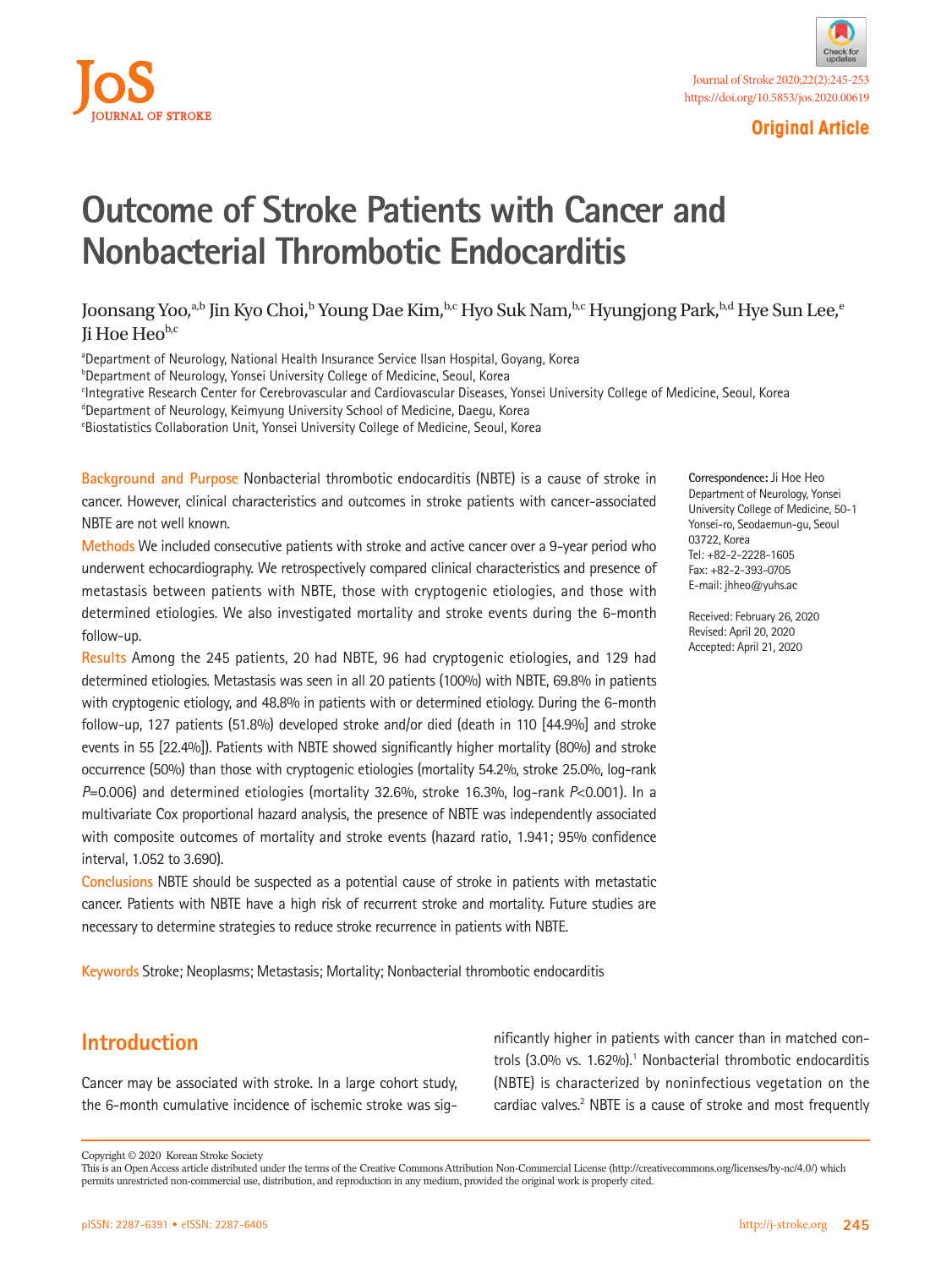develops in patients with systemic cancer.<sup>3,4</sup>

Most information on NBTE in stroke is derived from case reports or post-mortem studies because of its rarity.<sup>5-8</sup> Although patients with acute stroke and active cancer are known to have a substantial short-term risk of recurrent stroke,<sup>9</sup> the outcomes of stroke patients with cancer-associated NBTE are not well known. In addition, the pathomechanism of NBTE is unknown. However, pathological studies have shown that the vegetation and thrombi retrieved from stroke patients with NBTE have very high platelet fractions.<sup>10,11</sup> Further, cancer is known to activate platelets, which play an important role in metastasis.<sup>12</sup> These findings suggest a potential association between NBTE and metastasis. Previous case reports and post-mortem studies have shown frequent occurrences of metastasis in patients with NBTE. However, information on the presence of metastasis is insufficient in many cases. $13-16$  Therefore, the association between NBTE and metastasis remains uncertain.

We hypothesized that development of NBTE has a relationship with metastasis. In this study, we investigated association between NBTE and metastasis, and the mortality and occurrence of stroke events for 6 months following an initial stroke in patients with cancer-associated NBTE.

## **Methods**

#### **Study population**

This retrospective study used a hospital-based prospective cohort of consecutively enrolled patients with ischemic stroke within 7 days of symptoms onset. Routine evaluations performed were as follows: standard blood tests including D-dimer; brain magnetic resonance imaging (MRI) and/or computed tomography (CT) and cerebral angiography (magnetic resonance angiography, CT angiography, or conventional angiography); Holter monitoring or continuous electrocardiography monitoring during admission in the stroke unit; and transesophageal echocardiography (TEE) and/or transthoracic echocardiography (TTE). TEE was not performed in patients with decreased consciousness, aphasia, impending brain herniation, poor systemic conditions, severe swallowing difficulty, tracheal intubation, or when informed consent could not be obtained.<sup>17</sup>

The study hospital is a tertiary university hospital with a dedicated cancer center where patients with cancer routinely undergo extensive evaluations for the presence of metastasis. When cancer or NBTE is diagnosed during admission, patients are referred to oncologists for further evaluation and treatment.

This study included consecutive patients with active cancer who were registered between January 2010 and December 2018

and who underwent echocardiography. Active cancer was defined as cancer that was diagnosed within 6 months, required chemotherapy or surgical treatment within 6 months, or was recurrent, metastatic, or inoperable.<sup>18</sup> Patients with brain malignancy or hematologic malignancy were excluded. The cohort and this study were approved by the Institutional Review Board of the Yonsei University Health System. The need for an informed consent was waived due to the retrospective nature of the study.

#### **Study group**

Because the study participants had active cancer, patients were categorized into those with NBTE, those with cryptogenic etiology, and those with determined etiology.<sup>11</sup> NBTE was determined based on formal reports by cardiologists who diagnosed vegetation based on echocardiographic examinations. Five patients with NBTE and co-existing atrial fibrillation were classified into the NBTE group. Twenty-one patients with a patent foramen ovale without venous thrombosis and other determinable etiologies were classified into cryptogenic etiology group.

#### **Outcome assessments**

All patients were regularly followed up after discharge by neurologists and clinical research assistants in the outpatient clinic using face-to-face interviews or by a telephonic interview using a structured questionnaire.<sup>19</sup> We reviewed the medical records to obtain information on mortality and cause of death. The cause of death was categorized as stroke-related, cancerrelated, or others/unknown.<sup>20</sup> Information on the occurrence of any new stroke events (cerebral infarction or intracerebral hemorrhage [ICH]) after the initial cerebral infarction was also obtained from medical records. The diagnosis of stroke was based on brain MRI and/or CT results.

#### **Statistical analysis**

Variables were expressed as mean±standard deviation, median (interquartile range), or number (percentage), as appropriate. Baseline characteristics among the groups were compared using one-way analysis of variance or the Kruskal-Wallis test for continuous variables and the chi-square test or Fisher's exact test for categorical variables. *Post hoc* analysis was performed using Bonferroni's correction or Dunn's test. Kaplan-Meier estimates and log-rank tests were performed (adjusted by Bonferroni's correction) for mortality, occurrence of stroke, and composite outcomes of mortality and stroke. To determine whether the presence of NBTE was associated with composite events of mortality and stroke, we performed multivariate Cox proportional hazard regression analyses. As all patients with NBTE had metastasis and 90% of patients with NBTE had multiple territory infarc-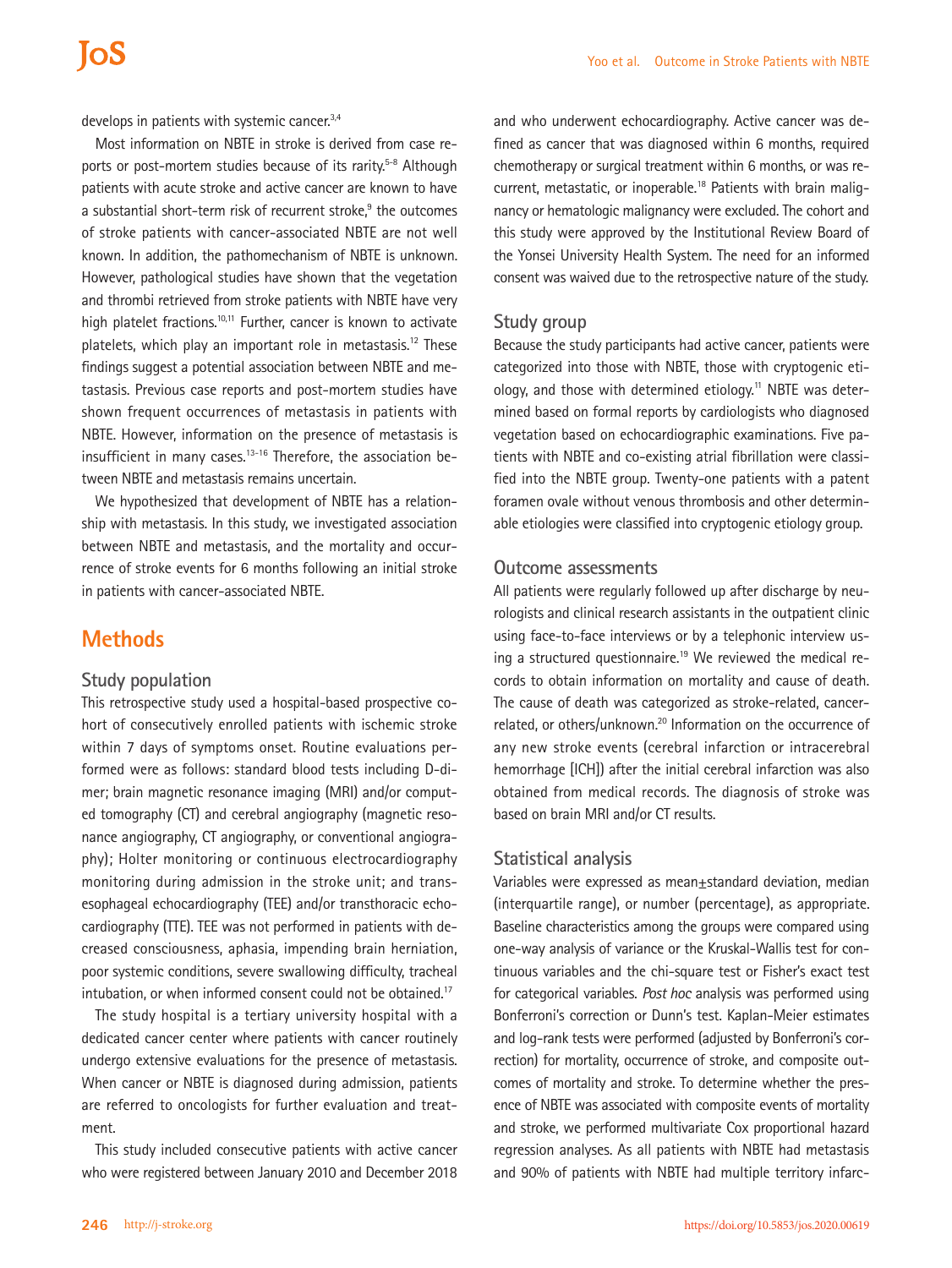tions, we constructed two different multivariate regression models to avoid multicollinearity. Model 1 included the presence of NBTE and Model 2 included metastasis and multiple territory infarctions. All statistical analyses were performed using R statistical software version 3.5.1 (http://www.R-project.org). A *P*<0.05 was considered statistically significant.

## **Results**

During the 9-year study period, 289 patients with acute ischemic stroke and active cancer were registered to the cohort. Of those, 245 patients (84.8%) underwent echocardiography and were included in this study (123 patients underwent both TEE and TTE, 25 patients underwent TEE only, and 97 patients underwent TTE only). The mean age of the included patients was 68.7±10.7 years, and 136 patients (55.5%) were men. Compared to patients who underwent echocardiography, those who did not undergo echocardiography were younger, had fewer atrial fibrillation and higher National Institutes of Health Stroke Scale (NIHSS) scores. Cancer types were not different between patients who did or did not undergo echocardiography (Supplementary Table 1).

### **Comparison between the groups**

Of the 245 patients, 20 patients (8.2%) had NBTE, 96 (39.2%) had a cryptogenic etiology, and 129 (52.7%) had determined etiologies. In patients with determined etiologies, those with cardioembolism were 51, those with large artery atherosclerosis were 46, and those with two or more causes were 19 (Supplementary Table 2). Of 150 patients (61.2%) with metastasis, NBTE was diagnosed in 20 patients (13.3%). Compared with patients with determined etiologies, those with NBTE were younger, had more frequent multiple vascular territory involvement, lower platelet counts, lower fibrinogen levels, and higher D-dimer levels (Table 1).

### **Metastasis, cancer type, and NBTE**

All 20 patients with NBTE had metastasis, and NBTE was not detected in patients without metastasis. The presence of metastasis was significantly higher in patients with NBTE (100%) than in those with stroke with a cryptogenic etiology (69.8%; *P*=0.014 after Bonferroni's correction) or those with a determined etiology (48.8%; *P*<0.001 after Bonferroni's correction) (Table 1). The cancer type was not significantly different among the three groups (Table 1).

### **Six-month mortality and stroke events**

All patients were followed up for 6 months after the initial

stroke event. During the follow-up, 127 patients (51.8%) developed stroke events and/or died (110 [44.9%] died and 55 [22.4%] patients experienced stroke events). The median survival of patients with NBTE was 44.5 days, and event-free survival of composite outcomes of mortality and stroke was 36 days. During the 6-month follow-up, 90% (18/20) patients with NBTE died or developed stroke, while only 38.8% patients with a determined etiology died or developed stroke (50/129, *P*<0.001) (Table 2).

Compared to event-free patients, those with events (mortality or stroke) were younger and had lower body mass indices and higher initial NIHSS scores. They also had lower hemoglobin levels, platelet counts, and fibrinogen levels, and higher white blood cell counts and D-dimer levels (Table 3). Metastasis and multiple vascular territory involvements were more common in patients with mortality or stroke events. Cancer type was also different between patients with or without events (Table 3).

In the Kaplan-Meier survival analysis, the 6-month mortality was different among the three groups (*P*<0.001). Patients with NBTE showed lower 6-month survival probability, lower strokefree probability, and lower event-free probability than those with cryptogenic or determined etiologies (Figure 1). Mortality, stroke events, and composite outcomes were more common in patients with a cryptogenic etiology than in those with a determined etiology (Figure 1).

### **Causes of death**

During the follow-up, more patients with NBTE died (16/20 [80.0%]) compared to those with a cryptogenic etiology (52/96 [54.2%]) and a determined etiology (32/129 [32.6%]) (*P*<0.001). Causes of death were cancer-related in 83 (75.5%), stroke-related in 21 (19.1%), and other/unknown in six (5.5%) patients. The cause of death did not significantly differ among the three groups (*P*=0.307) (Table 2).

### **Stroke events**

During the 6-month follow-up, stroke events occurred in 55/245 (22.4%) of patients; 53 (21.6%) with ischemic stroke and two (0.8%) with ICH. Stroke was diagnosed using diffusion-weighted imaging in 49 patients (89.1%) and by CT in five patients (9.1%). The type of imaging was uncertain in one patient who was diagnosed at another hospital (1.8%). Stroke events occurred most frequently in patients with NBTE (10/20, 50%), followed by those with a cryptogenic etiology (24/96, 25.0%) and those with a determined etiology (21/129, 16.3%) (Table 2). Mortality was more frequent in patients with stroke events than in those without (69.1% [38/55] vs. 37.9% [72/190], *P*<0.001).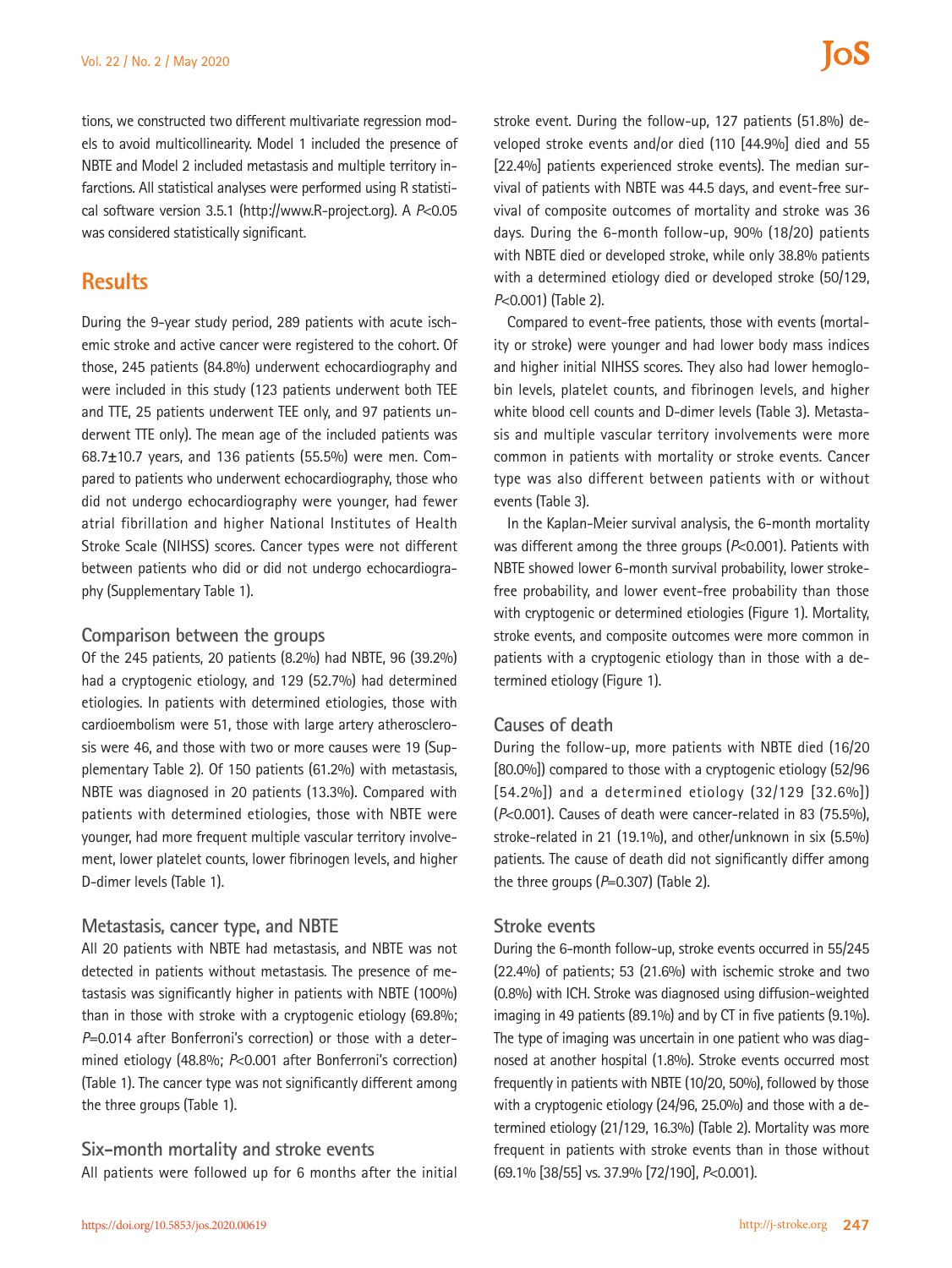**Table 1.** Comparison of baseline characteristics according to stroke etiology

| Characteristic                          | NBTE $(n=20)$  | Cryptogenic etiology (n=96) | Determined etiology (n=129) | $\boldsymbol{P}$         |
|-----------------------------------------|----------------|-----------------------------|-----------------------------|--------------------------|
| Demographics                            |                |                             |                             |                          |
| Age (yr)                                | $61.5 + 8.7$   | $68.1 \pm 10.1$             | $70.3 + 10.9$               | $0.002$ * <sup>+</sup>   |
| Male sex                                | 9(45.0)        | 43 (44.8)                   | 84 (65.1)                   | $0.006*$                 |
| <b>Risk factors</b>                     |                |                             |                             |                          |
| Hypertension                            | 10(50.0)       | 57(59.4)                    | 92 (71.3)                   | 0.062                    |
| Diabetes mellitus                       | 5(25.0)        | 25(26.0)                    | 47 (36.4)                   | 0.204                    |
| Dyslipidemia                            | 5(25.0)        | 13(13.5)                    | 28(21.7)                    | 0.228                    |
| <b>Atrial fibrillation</b>              | 5(25.0)        | 0(0)                        | 46 (35.7)                   | $< 0.001$ *,*            |
| <b>Current smoker</b>                   | 1(5.0)         | 12 (12.5)                   | 17 (13.2)                   | 0.581                    |
| Patent foramen ovale                    | 3(15.0)        | 21(21.9)                    | 26 (20.2)                   | 0.782                    |
| Body mass index (kg/m <sup>2</sup> )    | $22.3 + 2.9$   | $22.8 + 3.5$                | $22.5 + 3.6$                | 0.676                    |
| Medications prior to admission          |                |                             |                             |                          |
| Antiplatelets                           | 3(15.0)        | 19 (19.8)                   | 39 (30.2)                   | 0.129                    |
| Anticoagulants                          | 3(15.0)        | 4(4.2)                      | 15 (11.6)                   | 0.066                    |
| <b>Statin</b>                           | 7(35.0)        | 18 (18.8)                   | 37(28.7)                    | 0.138                    |
| Medications mainly used after admission |                |                             |                             | $0.048*$                 |
| Antiplatelets                           | 6(30.0)        | 56 (58.3)                   | 73 (56.6)                   |                          |
| Anticoagulants                          | 12 (60.0)      | 31(32.3)                    | 49 (38.0)                   |                          |
| Both antiplatelets and anticoagulants   | 1(5.0)         | 2(2.1)                      | 5(3.9)                      |                          |
| No medication                           | 1(5.0)         | 7(7.3)                      | 2(1.6)                      |                          |
| <b>Initial NIHSS score</b>              | $7(3-12)$      | $5(2-10)$                   | $5(1-12)$                   | 0.547                    |
| Reperfusion therapy                     | 6(30.0)        | 12 (12.6)                   | 28 (21.7)                   | 0.095                    |
| Multiple territory involvement          | 18 (90.0)      | 62 (64.6)                   | 47 (36.4)                   | $< 0.001$ <sup>+,+</sup> |
| Laboratory findings                     |                |                             |                             |                          |
| Hemoglobin (g/dL)                       | $11.2 \pm 1.6$ | $10.8 + 2.0$                | $11.7 + 2.8$                | $0.036*$                 |
| White blood cells $(x109/L)$            | $10.4 + 5.1$   | $7.8 + 3.9$                 | $8.1 + 4.2$                 | $0.041*$                 |
| Platelets $(x10^9/L)$                   | $133 + 82$     | $201 + 113$                 | $237 + 118$                 | $< 0.001$ * <sup>+</sup> |
| D-dimer (mg/L)                          | $7.4 + 6.5$    | $4.8 + 9.0$                 | $1.9 + 2.8$                 | $< 0.001$ <sup>+,+</sup> |
| Fibrinogen (g/L)                        | $2.6 + 1.6$    | $3.3 + 1.4$                 | $3.5 + 1.3$                 | $0.013^{+}$              |
| Metastatic cancer                       | 20 (100.0)     | 67 (69.8)                   | 63 (48.8)                   | $< 0.001$ *,†,†          |
| Cancer type                             |                |                             |                             | 0.118                    |
| Colorectal                              | 2(10.0)        | 11(11.5)                    | 19 (14.7)                   |                          |
| Gastric/esophageal                      | 3(15.0)        | 14 (14.6)                   | 27 (20.9)                   |                          |
| Hepatobiliary                           | 6(30.0)        | 20 (20.8)                   | 12 (9.3)                    |                          |
| Pancreas                                | 4(20.0)        | 9(9.4)                      | 9(7.0)                      |                          |
| Lung                                    | 1(5.0)         | 21 (21.9)                   | 24 (18.6)                   |                          |
| Bladder/urinary tract                   | 2(10.0)        | 3(3.1)                      | 6(4.7)                      |                          |
| Female genital organ                    | 1(5.0)         | 5(5.2)                      | 6(4.7)                      |                          |
| Others                                  | 1(5.0)         | 13 (13.5)                   | 26 (20.2)                   |                          |

Values are presented as mean±standard deviation, number (%), or median (interquartile range).

NBTE, nonbacterial thrombotic endocarditis; NIHSS, National Institutes of Health Stroke Scale.

\*NBTE vs. Cryptogenic, *P*<0.05; † NBTE vs. Determined, *P*<0.05; ‡ Cryptogenic vs. Determined, *P*<0.05.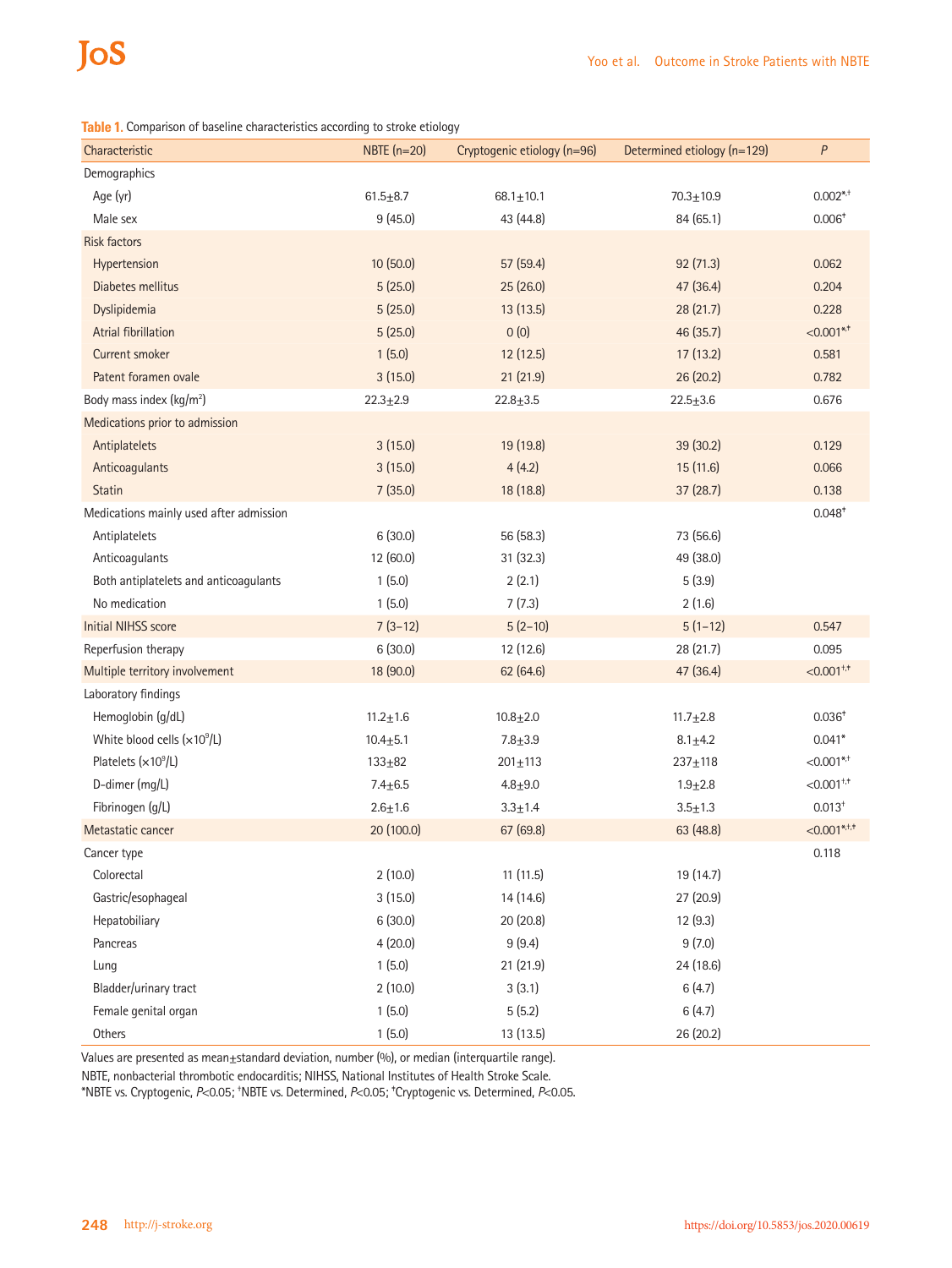| Variable                                   | NBTE $(n=20)$ | Cryptogenic etiology (n=96) | Determined etiology (n=129) | P                           |
|--------------------------------------------|---------------|-----------------------------|-----------------------------|-----------------------------|
| Composite outcomes of mortality and stroke | 18 (90)       | 59 (61.5)                   | 50(38.8)                    | $< 0.001$ *, <sup>†,†</sup> |
| Mortality                                  | 16(80)        | 52(54.2)                    | 32(32.6)                    | $< 0.001^{+,+}$             |
| Causes of death                            |               |                             |                             | 0.307                       |
| Cancer-related                             | 13(81.2)      | 43 (82.7)                   | 27(64.3)                    |                             |
| Stroke-related                             | 2(12.5)       | 7(13.5)                     | 12(28.6)                    |                             |
| Other/unknown cause                        | 1(6.3)        | 2(3.8)                      | 3(7.1)                      |                             |
| Any stroke events                          | 10(50)        | 24(25.0)                    | 21(16.3)                    | $< 0.003+$                  |
| Stroke type                                |               |                             |                             |                             |
| Cerebral infarction                        | 10(100)       | 23 (95.8)                   | 20(95.2)                    |                             |
| Intracerebral hemorrhage                   | 0(0)          | 1(4.2)                      | 1(4.8)                      |                             |

Values are presented as number (%).

NBTE, nonbacterial thrombotic endocarditis.

\*NBTE vs. Cryptogenic, *P*<0.05; † NBTE vs. Determined, *P*<0.05; ‡ Cryptogenic vs. Determined, *P*<0.05.

## **Factors associated with mortality and stroke events**

In the multivariate Cox proportional hazard analysis, female sex and a lower body mass index were associated with composite outcomes of mortality and stroke both in Model 1 and Model 2. The composite outcomes were independently associated with the presence of NBTE (hazard ratio [HR], 1.941; 95% confidence interval [CI], 1.052 to 3.690) (Table 4, Model 1). The presence of metastasis (HR, 2.870; 95% CI, 1.648 to 4.996) and the involvement of multiple vascular territories (HR, 2.524; 95% CI, 1.570 to 4.058) were also independently associated with the composite outcomes (Table 4, Model 2).

## **Discussion**

In this study, NBTE was diagnosed in approximately one of 11 stroke patients with active cancer. NBTE was also found exclusively in patients with metastasis. In addition, stroke patients with NBTE had a very high risk of mortality and stroke events during a 6-month follow-up.

The pathomechanism of NBTE remains unknown. Autopsy studies in patients with NBTE have shown that cardiac vegetation is mainly composed of platelets, $21$  and examinations of thrombi retrieved during mechanical thrombectomy in stroke patients with NBTE have indicated very high platelet and low erythrocyte fractions.<sup>11,22</sup> These studies suggest that plateletmediated mechanisms play a key role in the development of cancer-associated NBTE. The role of platelets in cancer has been extensively studied; platelets play a crucial role in tumor growth and metastasis.<sup>23</sup>

Our study demonstrated that NBTE occurred exclusively in patients with metastasis. Platelets can contribute to tumor invasion and metastasis via several mechanisms. Platelets are essential for the survival of circulating tumor cells,<sup>24</sup> and these cells rapidly associate with platelets via their receptors and induce tumor cell-induced platelet aggregation (TCIPA).<sup>25</sup> This TCIPA is critical for tumor cell survival as platelets form a physical shield around tumor cells, protecting them from recognition and lysis by natural killer cells and shear-induced damage.<sup>26,27</sup> These findings suggest that the association of tumor cells with platelets during metastasis may somehow contribute to the development of platelet-rich vegetation in NBTE.

Stroke patients with active cancer have a substantial risk of recurrent stroke. In a retrospective study, ischemic stroke recurred in 16% patients within 6 months of the initial stroke.<sup>15</sup> In the present study cohort, ischemic stroke recurred in 21.6% patients and ICH developed in 0.8% patients. Particularly, 50% patients with NBTE developed stroke within 6 months, significantly higher than those without NBTE. Ninety percent of patients with NBTE had lesions involving multiple vascular territories, which suggests multiple embolization from the heart. Patients with NBTE may be prone to a high risk of multiple thromboembolism because the platelet-rich vegetation (thrombus) is attached to the fast-moving cardiac valves.

This study showed that mortality differed significantly among the three etiology categories of stroke patients with active cancer. During the 6 months of follow-up, 80% patients with NBTE died. However, less than one-third of the patients with a determined etiology died. Patients with a cryptogenic etiology had an intermediate risk of 6-month mortality. The high mortality in patients with NBTE may be associated with metastasis since all patients with NBTE had it. In our previous study, 67.1% stroke patients with metastatic cancer died within 6 months, $20$  but the 6-month mortality in patients with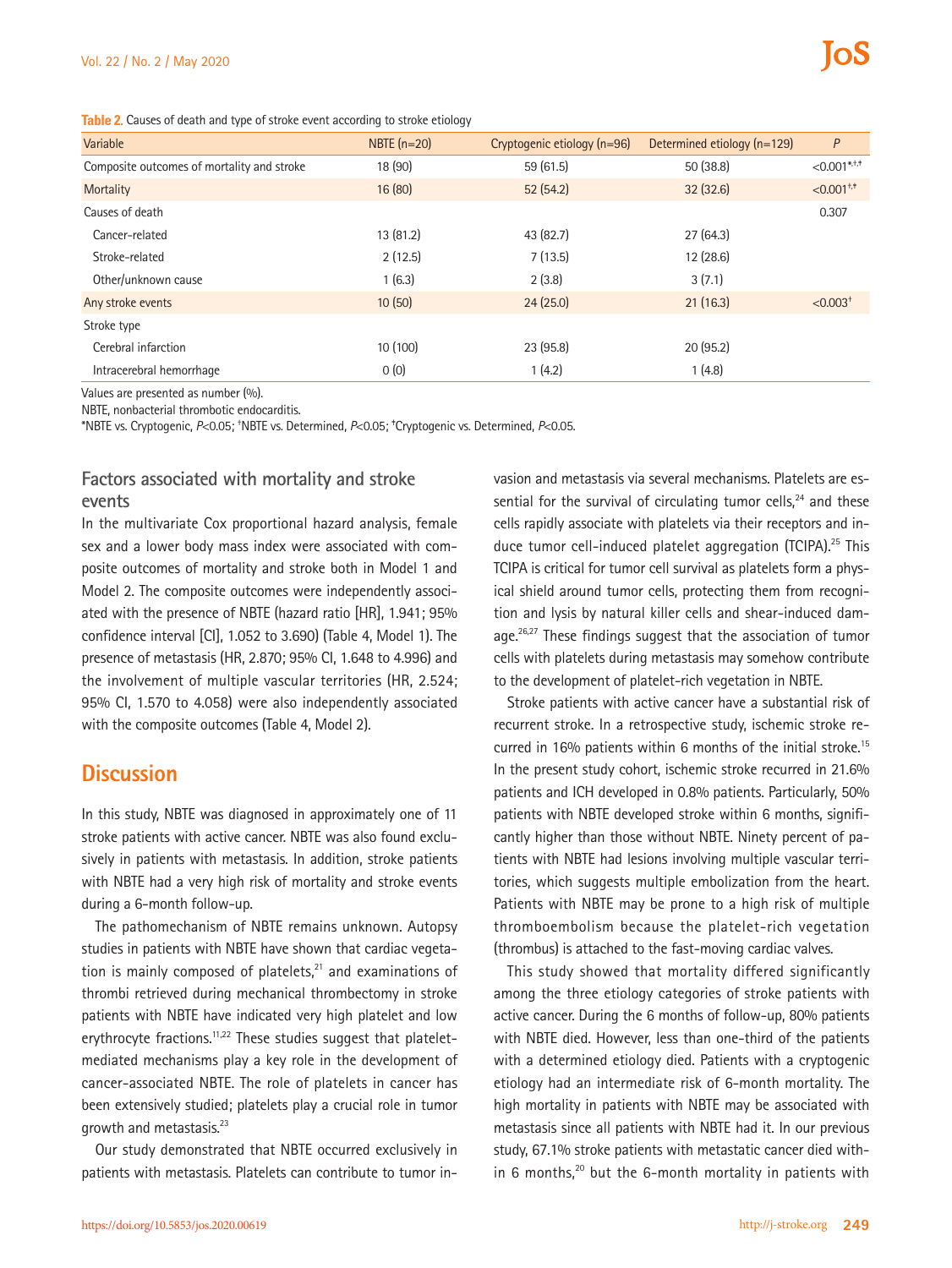| Characteristic                          | No events<br>$(n=118)$ | Events<br>$(n=127)$ | P       |
|-----------------------------------------|------------------------|---------------------|---------|
| Demographics                            |                        |                     |         |
| Age (yr)                                | $68.4 + 9.9$           | $69.0 + 11.4$       | 0.664   |
| Male sex                                | 80(67.8)               | 56 (44.1)           | < 0.001 |
| <b>Risk factors</b>                     |                        |                     |         |
| Hypertension                            | 79 (66.9)              | 80(63.0)            | 0.607   |
| Diabetes mellitus                       | 39(33.1)               | 38 (29.9)           | 0.697   |
| Dyslipidemia                            | 27(22.9)               | 19 (15.0)           | 0.155   |
| <b>Atrial fibrillation</b>              | 26 (22.0)              | 25(19.7)            | 0.768   |
| Current smoker                          | 20 (16.9)              | 10(7.9)             | 0.049   |
| Body mass index $(kq/m2)$               | 23.2±3.2               | $22.0 + 3.8$        | 0.010   |
| Metastatic cancer                       | 42 (35.6)              | 108 (85.0)          | < 0.001 |
| Cancer type                             |                        |                     | 0.020   |
| Colorectal                              | 19 (16.1)              | 13 (10.2)           |         |
| Gastric/esophageal                      | 22 (18.6)              | 22 (17.3)           |         |
| Hepatobiliary                           | 13 (11.0)              | 25 (19.7)           |         |
| Pancreas                                | 5 (4.2)                | 17 (13.4)           |         |
| Lung                                    | 21(17.8)               | 25 (19.7)           |         |
| Bladder/urinary tract                   | 8(6.8)                 | 3(2.4)              |         |
| Female genital organ                    | 5(4.2)                 | 7(5.5)              |         |
| Others                                  | 25 (21.2)              | 15 (11.8)           |         |
| <b>Initial NIHSS score</b>              | $3(1-10)$              | $6(2-11.5)$         | 0.007   |
| Reperfusion therapy                     | 25(21.2)               | 21(16.7)            | 0.460   |
| Multiple vascular territory involvement | 36 (30.5)              | 91 (71.7)           | < 0.001 |
| Stroke etiology                         |                        |                     | < 0.001 |
| <b>NBTE</b>                             | 2(10.0)                | 18 (90.0)           |         |
| Cryptogenic                             | 37 (38.5)              | 59 (61.5)           |         |
| Determined                              | 79 (61.2)              | 50 (38.8)           |         |
| Laboratory findings                     |                        |                     |         |
| Hemoglobin (g/dL)                       | $11.6 + 2.1$           | 11.0 $\pm$ 2.7      | 0.033   |
| White blood cells $(x109/L)$            | $7.5 + 3.7$            | $8.9 + 4.5$         | 0.008   |
| Platelets $(x109/L)$                    | 243±112                | $188 + 116$         | < 0.001 |
| D-dimer (mg/L)                          | $1.1 + 1.5$            | $5.7 + 8.3$         | < 0.001 |
| Fibrinogen (g/L)                        | $3.6 + 1.2$            | $3.2 + 1.5$         | 0.021   |
|                                         |                        |                     |         |

**Table 3.** Comparison of characteristics between patients with and without mortality/stroke events

Values are presented as mean±standard deviation, number (%), or median (interquartile range).

NIHSS, National Institutes of Health Stroke Scale; NBTE, nonbacterial thrombotic endocarditis.

NBTE was even higher. In the present study, mortality was also higher in patients who developed recurrent stroke; therefore, frequent stroke reoccurrence in patients with NBTE might also increase the risk of death.

In this study, patients with NBTE had higher D-dimer levels and more frequent multiple vascular territory involvement than



**Figure 1.** Kaplan-Meyer analysis of (A) mortality, (B) stroke events, and (C) composite outcomes of mortality and stroke events during the 6-month follow-up. Bonferroni's correction was performed for intergroup comparisons. NBTE, nonbacterial thrombotic endocarditis.

those of patients with stroke of a determined etiology. These are known characteristics of cancer-related stroke.<sup>3</sup> Our findings suggest that some features of cancer-related stroke may be associated with NBTE.<sup>28,29</sup> Patients with a cryptogenic etiology had intermediate characteristics between those with NBTE and those with a determined etiology. Although NBTE is often not diagnosed despite TEE being performed,<sup>30</sup> NBTE has been suggested as the likely cause of cryptogenic stroke in many patients with cancer.<sup>29</sup> Therefore, undiagnosed NBTE may have been present in some patients with a cryptogenic etiology.

This study has several limitations. First, although patients were enrolled prospectively, analysis for this study was per-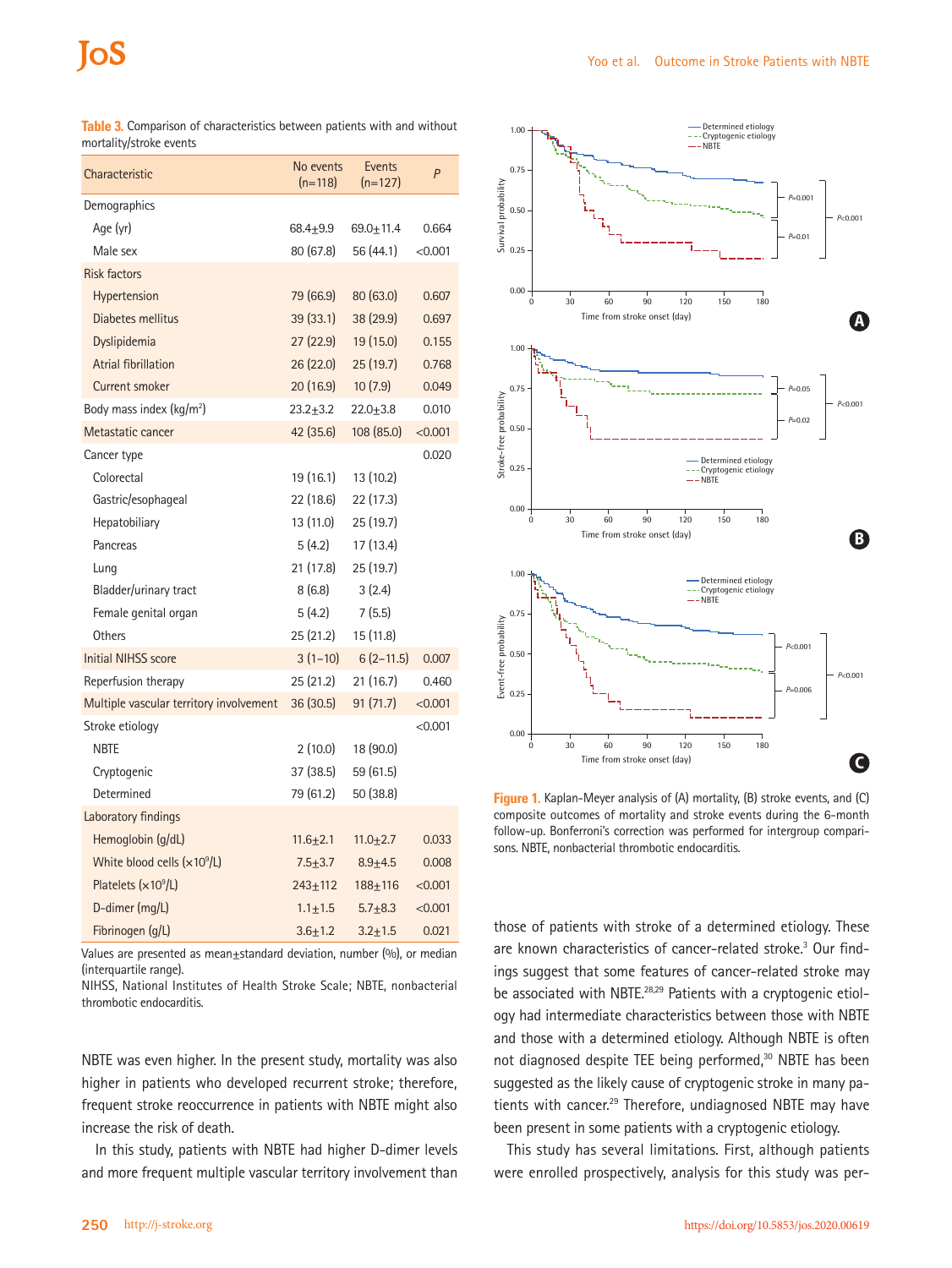#### **Table 4.** Cox models for 6-month composite outcomes of mortality/stroke events

|                                          | Univariate analysis       |         | Multivariate analysis     |         |                           |         |
|------------------------------------------|---------------------------|---------|---------------------------|---------|---------------------------|---------|
| Variable                                 |                           |         | Model 1                   |         | Model 2                   |         |
|                                          | HR (95% CI)               | P       | HR (95% CI)               | P       | HR (95% CI)               | P       |
| Demographics                             |                           |         |                           |         |                           |         |
| Age (yr)                                 | $0.999$ $(0.982 - 1.017)$ | 0.931   | 1.015 (0.996-1.034)       | 0.137   | 1.011 (0.992-1.030)       | 0.269   |
| Male sex                                 | $0.471(0.331 - 0.669)$    | < 0.001 | $0.540(0.347 - 0.851)$    | 0.007   | $0.520(0.333 - 0.810)$    | 0.004   |
| <b>Risk factors</b>                      |                           |         |                           |         |                           |         |
| Hypertension                             | $0.841$ $(0.587 - 1.206)$ | 0.347   |                           |         |                           |         |
| Diabetes mellitus                        | $0.877$ $(0.600 - 1.282)$ | 0.498   |                           |         |                           |         |
| Dyslipidemia                             | $0.665$ $(0.408 - 1.083)$ | 0.101   | $0.878$ $(0.519 - 1.463)$ | 0.625   | $0.948(0.561 - 1.601)$    | 0.840   |
| <b>Atrial fibrillation</b>               | $0.902$ $(0.582 - 1.396)$ | 0.643   |                           |         |                           |         |
| <b>Current smoker</b>                    | $0.500$ $(0.262 - 0.955)$ | 0.036   | $0.938(0.429 - 1.807)$    | 0.862   | $0.856$ $(0.418 - 1.753)$ | 0.670   |
| Body mass index (kg/m <sup>2</sup> )     | $0.927$ $(0.878 - 0.979)$ | 0.007   | $0.926(0.869 - 0.980)$    | 0.012   | 0.929 (0.875-0.986)       | 0.015   |
| Stroke etiology                          |                           |         |                           |         |                           |         |
| Determined                               | Reference                 |         | Reference                 |         |                           |         |
| Cryptogenic                              | 1.976 (1.355-2.882)       | < 0.001 | 1.447 (0.938-2.218)       | 0.090   |                           |         |
| <b>NBTE</b>                              | 4.099 (2.371-7.086)       | < 0.001 | 1.941 (1.052-3.690)       | 0.038   |                           |         |
| Medications mainly used after admission* |                           |         |                           |         |                           |         |
| Antiplatelets                            | Reference                 |         | Reference                 |         | Reference                 |         |
| Anticoagulants                           | 1.810 (1.277-2.567)       | 0.001   | 1.353 (0.915-1.999)       | 0.130   | $0.958(0.644 - 1.427)$    | 0.834   |
| Presence of metastasis                   | 5.332 (3.264-8.708)       | < 0.001 |                           |         | 2.870 (1.648-4.996)       | < 0.001 |
| Cancer type                              |                           |         |                           |         |                           |         |
| Colorectal                               | 1.113 (0.530-2.339)       | 0.778   | $0.694(0.326 - 1.565)$    | 0.362   | $0.796(0.360 - 1.761)$    | 0.573   |
| Gastric/esophageal                       | 1.521 (0.789-2.932)       | 0.210   | 1.415 (0.675-2.839)       | 0.342   | 1.399 (0.682-2.868)       | 0.359   |
| Hepatobiliary                            | 2.196 (1.157-4.167)       | 0.016   | 1.522 (0.745-2.997)       | 0.236   | 1.312 (0.649-2.656)       | 0.450   |
| Pancreas                                 | 2.812 (1.402-5.638)       | 0.004   | 1.093 (0.513-2.460)       | 0.826   | $0.767$ $(0.339 - 1.734)$ | 0.523   |
| Lung                                     | 1.628 (0.858-3.087)       | 0.136   | 1.330 (0.670-2.568)       | 0.404   | 1.084 (0.550-2.133)       | 0.816   |
| Bladder/urinary tract                    | $0.648$ $(0.188 - 2.238)$ | 0.493   | $0.686$ $(0.201 - 2.788)$ | 0.576   | 1.120 (0.293-4.280)       | 0.869   |
| Female genital organ                     | 2.059 (0.839-5.052)       | 0.115   | 1.180 (0.477-3.289)       | 0.738   | 1.115 (0.424-2.936)       | 0.825   |
| Others                                   | Reference                 |         | Reference                 |         | Reference                 |         |
| <b>Initial NIHSS score</b>               | 1.031 (1.004-1.058)       | 0.024   | 1.023 (0.994-1.056)       | 0.140   | 1.028 (0.998-1.060)       | 0.071   |
| Reperfusion therapy                      | $0.808$ $(0.506 - 1.291)$ | 0.372   |                           |         |                           |         |
| Multiple vascular territory involvement  | $3.662$ (2.482-5.403)     | < 0.001 |                           |         | 2.524 (1.570-4.058)       | < 0.001 |
| Laboratory findings                      |                           |         |                           |         |                           |         |
| Hemoglobin (g/dL)                        | $0.918(0.847 - 0.994)$    | 0.034   | $0.960$ $(0.864 - 1.046)$ | 0.415   | 1.007 (0.920-1.102)       | 0.879   |
| White blood cells (x10 <sup>9</sup> /L)  | 1.061 (1.020-1.104)       | 0.004   | 1.095 (1.040-1.145)       | < 0.001 | 1.094 (1.040-1.151)       | 0.001   |
| Platelets $(x10^9/L)$                    | $0.996(0.994 - 0.998)$    | < 0.001 | $0.997$ $(0.995 - 0.999)$ | 0.003   | $0.997(0.996 - 0.999)$    | 0.006   |
| D-dimer (mg/L)                           | 1.078 (1.061-1.095)       | < 0.001 | 1.053 (1.028-1.078)       | < 0.001 | 1.033 (1.006-1.062)       | 0.018   |
| Fibrinogen (g/L)                         | $0.998(0.996 - 0.999)$    | 0.002   | $0.999$ $(0.998 - 1.001)$ | 0.480   | $0.999$ $(0.997 - 1.001)$ | 0.174   |

HR, hazard ratio; CI, confidence interval; NBTE, nonbacterial thrombotic endocarditis; NIHSS, National Institutes of Health Stroke Scale.

\*Excluded eight patients with both antiplatelet and anticoagulant, 10 patients without antithrombotics.

formed retrospectively at a single center. In addition, as the study hospital has a dedicated cancer center, the frequency of cancer, particularly that of advanced cancer or metastasis,

might be higher than that in other more general hospitals. Second, although most patients (85%) with active cancer underwent echocardiography, TEE (the gold standard for diagnosis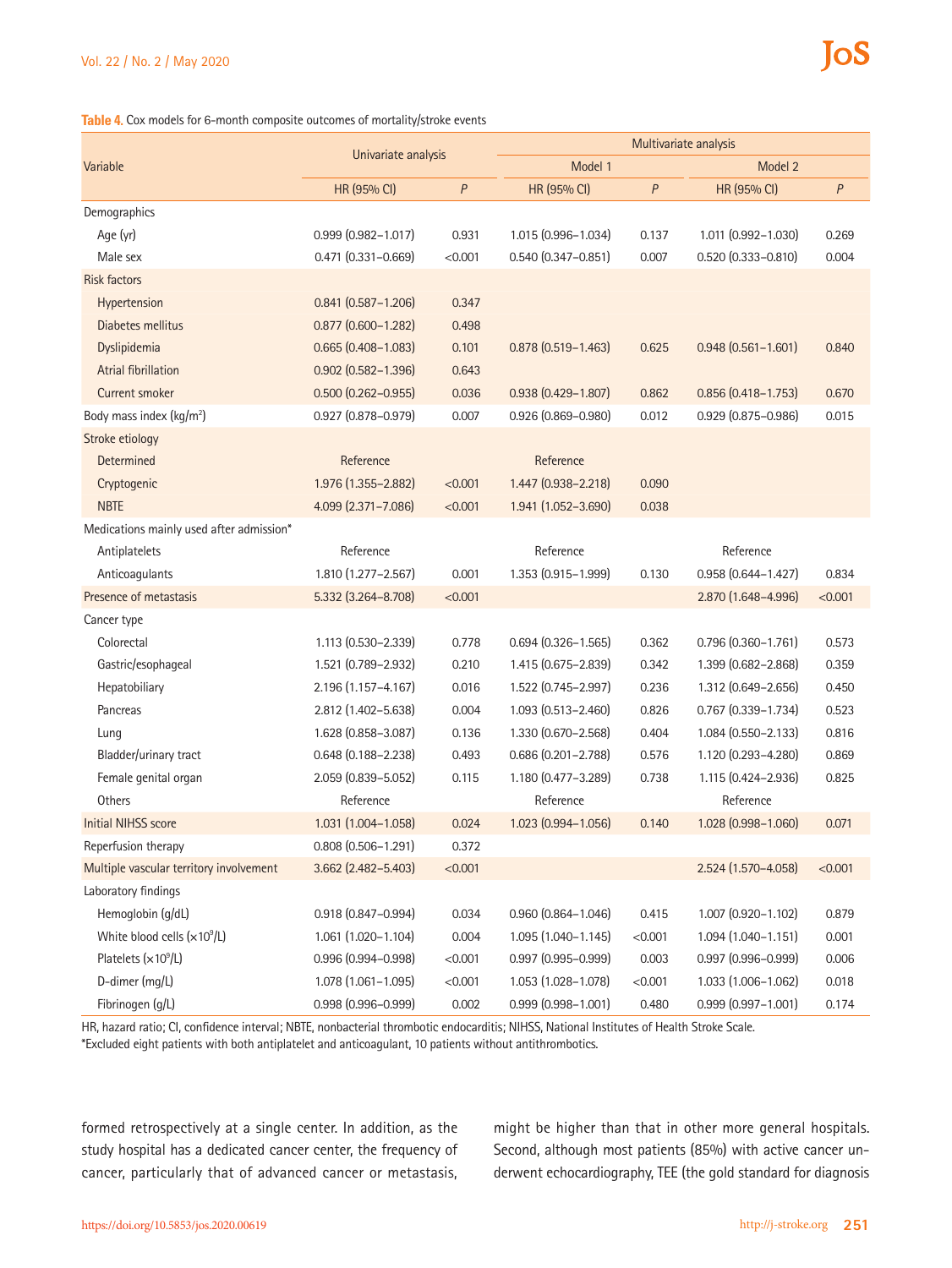# **IOS**

of vegetation<sup>30,31</sup>) was used in only 60.4%. Although TEE is one of the routine evaluations in our protocol, it was impractical to perform TEE in all patients (it is semi-invasive and requires patient cooperation and informed consent). Vegetation is often invisible on TTE, and even when using TEE, a small vegetation may not be detected. Therefore, the presence of NBTE in this study might have been underestimated. Third, the antithrombotic treatment for stroke prevention in our study population was not controlled. Therefore, the influence of preventive treatment on stroke recurrence is unknown. Finally, our explanation on the role of platelets in metastasis and development of NBTE is speculative.

# **Conclusions**

NBTE should be suspected as a potential mechanism of stroke in patients with metastatic cancer, particularly in those without determinable etiologies. We also showed that patients with NBTE have a very high short-term risk of recurrent stroke and mortality. In addition, mortality was higher in patients who developed recurrent stroke. In this regard, efforts are necessary to reduce the risk of stroke recurrence in these patients. Further studies are necessary to determine optimal preventive treatment in stroke patients with cancer-associated NBTE.

# **Supplementary materials**

Supplementary materials related to this article can be found online at https://doi.org/10.5853/jos.2020.00619.

## **Disclosure**

The authors have no financial conflicts of interest.

# **Acknowledgments**

This study was supported by the Basic Science Research Program through the National Research Foundation of Korea (NRF) funded by the Ministry of Education (NRF-2018R1A2A3074996), the National Research Foundation of Korea grant funded by the Korean government (NRF-2017R1C1B5076990), and a faculty research grant of Yonsei University College of Medicine (6- 2018-0185).

# **References**

1. Navi BB, Reiner AS, Kamel H, Iadecola C, Okin PM, Elkind MSV, et al. Risk of arterial thromboembolism in patients with cancer. *J Am Coll Cardiol* 2017;70:926-938.

- 2. Kim K, Kim J, Ahn SH, Ha WS, Koo YJ, Kim DJ, et al. Histopathological findings of intracranial thrombi in nonbacterial thrombotic endocarditis. *J Stroke* 2017;19:367-369.
- 3. Navi BB, Iadecola C. Ischemic stroke in cancer patients: a review of an underappreciated pathology. *Ann Neurol* 2018;83:873- 883.
- 4. Bang OY, Chung JW, Lee MJ, Seo WK, Kim GM, Ahn MJ, et al. Cancer-related stroke: an emerging subtype of ischemic stroke with unique pathomechanisms. *J Stroke* 2020;22:1-10.
- 5. Reagan TJ, Okazaki H. The thrombotic syndrome associated with carcinoma. A clinical and neuropathologic study. *Arch Neurol* 1974;31:390-395.
- 6. Chen L, Li Y, Gebre W, Lin JH. Myocardial and cerebral infarction due to nonbacterial thrombotic endocarditis as an initial presentation of pancreatic adenocarcinoma. *Arch Pathol Lab Med* 2004;128:1307-1308.
- 7. Yamane A, Sadahiro H, Goto H, Inamura A, Ishihara H, Oka F, et al. Multiple ischemic strokes caused by nonbacterial thrombotic endocarditis because of gallbladder cancer: a case report. *J Stroke Cerebrovasc Dis* 2014;23:1727-1729.
- 8. Bonnerot M, Humbertjean L, Mione G, Lacour JC, Derelle AL, Sanchez JC, et al. Cerebral ischemic events in patients with pancreatic cancer: a retrospective cohort study of 17 patients and a literature review. *Medicine (Baltimore)* 2016;95:e4009.
- 9. Navi BB, Howard G, Howard VJ, Zhao H, Judd SE, Elkind MSV, et al. New diagnosis of cancer and the risk of subsequent cerebrovascular events. *Neurology* 2018;90:e2025-e2033.
- 10. Rogers LR, Cho ES, Kempin S, Posner JB. Cerebral infarction from non-bacterial thrombotic endocarditis. Clinical and pathological study including the effects of anticoagulation. *Am J Med* 1987;83:746-756.
- 11. Park H, Kim J, Ha J, Hwang IG, Song TJ, Yoo J, et al. Histological features of intracranial thrombi in stroke patients with cancer. *Ann Neurol* 2019;86:143-149.
- 12. Gay LJ, Felding-Habermann B. Contribution of platelets to tumour metastasis. *Nat Rev Cancer* 2011;11:123-134.
- 13. Deppisch LM, Fayemi AO. Non-bacterial thrombotic endocarditis: clinicopathologic correlations. *Am Heart J* 1976;92:723- 729.
- 14. Taccone FS, Jeangette SM, Blecic SA. First-ever stroke as initial presentation of systemic cancer. *J Stroke Cerebrovasc Dis* 2008;17:169-174.
- 15. Navi BB, Singer S, Merkler AE, Cheng NT, Stone JB, Kamel H, et al. Cryptogenic subtype predicts reduced survival among cancer patients with ischemic stroke. *Stroke* 2014;45:2292- 2297.
- 16. Erdur H, Scheitz JF, Ebinger M, Rocco A, Grittner U, Meisel A,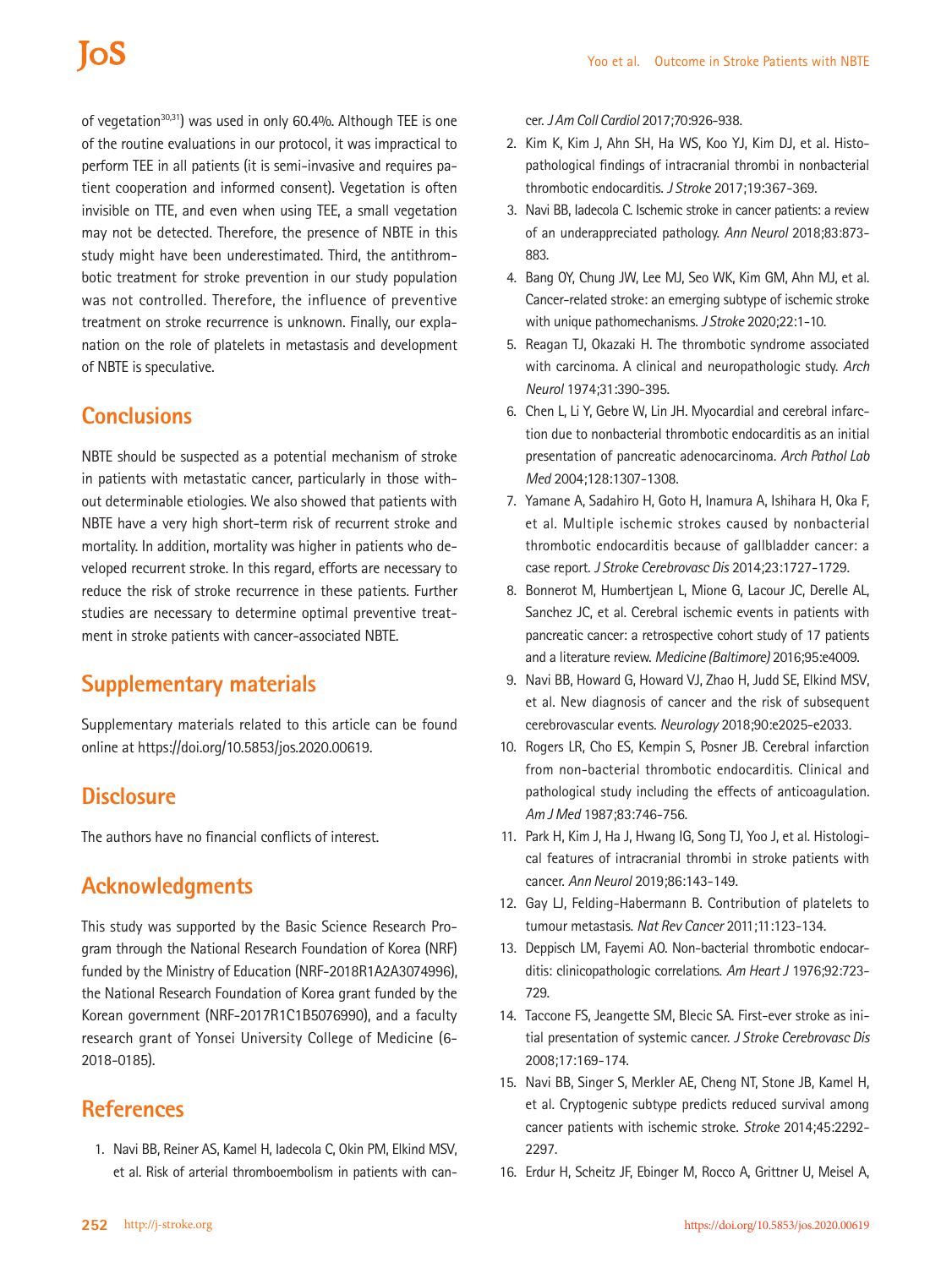et al. In-hospital stroke recurrence and stroke after transient ischemic attack: frequency and risk factors. *Stroke* 2015;46: 1031-1037.

- 17. Cho HJ, Choi HY, Kim YD, Nam HS, Han SW, Ha JW, et al. Transoesophageal echocardiography in patients with acute stroke with sinus rhythm and no cardiac disease history. *J Neurol Neurosurg Psychiatry* 2010;81:412-415.
- 18. Lee AY, Levine MN, Baker RI, Bowden C, Kakkar AK, Prins M, et al. Low-molecular-weight heparin versus a coumarin for the prevention of recurrent venous thromboembolism in patients with cancer. *N Engl J Med* 2003;349:146-153.
- 19. Yoo J, Song D, Baek JH, Kim K, Kim J, Song TJ, et al. Poor longterm outcomes in stroke patients with asymptomatic coronary artery disease in heart CT. *Atherosclerosis* 2017;265:7-13.
- 20. Yoo J, Nam HS, Kim YD, Lee HS, Heo JH. Short-term outcome of ischemic stroke patients with systemic malignancy. *Stroke* 2019;50:507-511.
- 21. el-Shami K, Griffiths E, Streiff M. Nonbacterial thrombotic endocarditis in cancer patients: pathogenesis, diagnosis, and treatment. *Oncologist* 2007;12:518-523.
- 22. Heo JH, Nam HS, Kim YD, Choi JK, Kim BM, Kim DJ, et al. Pathophysiologic and therapeutic perspectives based on thrombus histology in stroke. *J Stroke* 2020;22:64-75.
- 23. Schlesinger M. Role of platelets and platelet receptors in cancer metastasis. *J Hematol Oncol* 2018;11:125.
- 24. Xu XR, Yousef GM, Ni H. Cancer and platelet crosstalk: op-

portunities and challenges for aspirin and other antiplatelet agents. *Blood* 2018;131:1777-1789.

- 25. Jurasz P, Alonso-Escolano D, Radomski MW. Platelet: cancer interactions. Mechanisms and pharmacology of tumour cellinduced platelet aggregation. *Br J Pharmacol* 2004;143:819- 826.
- 26. Nieswandt B, Hafner M, Echtenacher B, Mannel DN. Lysis of tumor cells by natural killer cells in mice is impeded by platelets. *Cancer Res* 1999;59:1295-1300.
- 27. Egan K, Cooke N, Kenny D. Living in shear: platelets protect cancer cells from shear induced damage. *Clin Exp Metastasis*  2014;31:697-704.
- 28. Bal S, Menon B, Demchuk A. Relationship of endocarditis, disseminated intravascular coagulation, and embolic signals in cancer with stroke. *Ann Neurol* 2012;71:146.
- 29. Navi BB, Singer S, Merkler AE, Cheng NT, Stone JB, Kamel H, et al. Recurrent thromboembolic events after ischemic stroke in patients with cancer. *Neurology* 2014;83:26-33.
- 30. Merkler AE, Navi BB, Singer S, Cheng NT, Stone JB, Kamel H, et al. Diagnostic yield of echocardiography in cancer patients with ischemic stroke. *J Neurooncol* 2015;123:115-121.
- 31. Dutta T, Karas MG, Segal AZ, Kizer JR. Yield of transesophageal echocardiography for nonbacterial thrombotic endocarditis and other cardiac sources of embolism in cancer patients with cerebral ischemia. *Am J Cardiol* 2006;97:894- 898.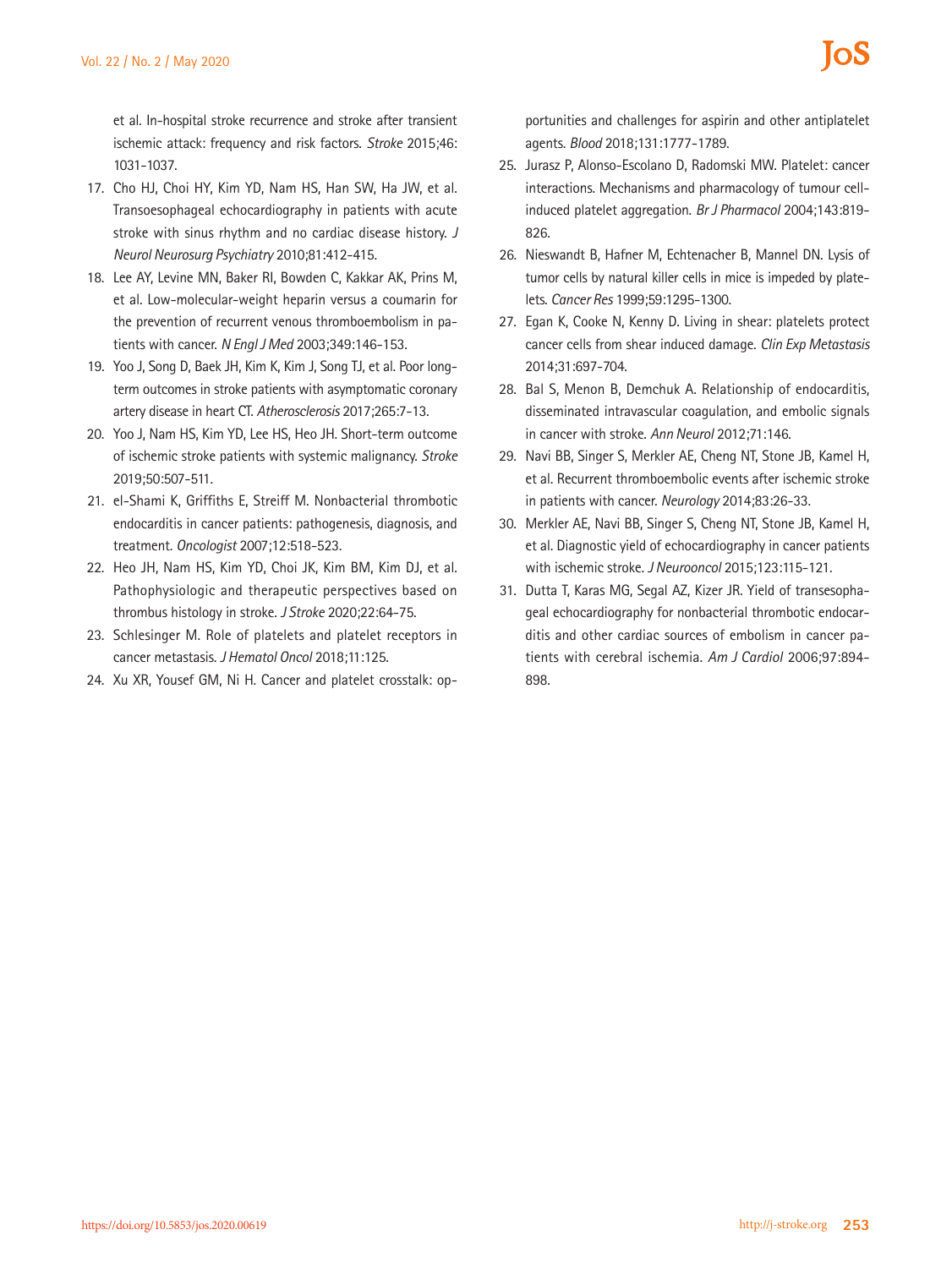#### **Supplementary Table 1.** Comparison between patients with and without transesophageal echocardiography

| Variable                                | Without echocardiography<br>$(n=44)$ | With echocardiography<br>$(n=245)$ | $\boldsymbol{P}$ |
|-----------------------------------------|--------------------------------------|------------------------------------|------------------|
| Demographics                            |                                      |                                    |                  |
| Age (yr)                                | $64.1 \pm 10.5$                      | $68.7 \pm 10.7$                    | 0.010            |
| Male sex                                | 25(56.8)                             | 136 (55.5)                         | >0.999           |
| <b>Risk factors</b>                     |                                      |                                    |                  |
| Hypertension                            | 25 (56.8)                            | 159 (64.9)                         | 0.392            |
| Diabetes mellitus                       | 14 (31.8)                            | 77 (31.4)                          | >0.999           |
| Dyslipidemia                            | 7(15.9)                              | 46 (18.8)                          | 0.810            |
| <b>Atrial fibrillation</b>              | 2(4.6)                               | 51(20.8)                           | 0.018            |
|                                         |                                      |                                    |                  |
| <b>Current smoker</b>                   | 7(15.9)                              | 46 (18.8)                          | 0.810            |
| Body mass index (kg/m <sup>2</sup> )    | $21.8 + 3.2$                         | $22.6 + 3.5$                       | 0.162            |
| Metastatic cancer                       | 34(77.3)                             | 150 (61.2)                         | 0.062            |
| Cancer type                             |                                      |                                    | 0.556            |
| Colorectal                              | 4(9.1)                               | 32(13.1)                           |                  |
| Gastric/esophageal                      | 6(13.6)                              | 44 (18.0)                          |                  |
| Hepatobiliary                           | 4(9.1)                               | 38 (15.5)                          |                  |
| Pancreas                                | 8(18.2)                              | 22 (9.0)                           |                  |
| Lung                                    | 11(25.0)                             | 46 (18.8)                          |                  |
| Bladder/urinary tract                   | 2(4.5)                               | 11(4.5)                            |                  |
| Female genital organ                    | 1(2.3)                               | 12(4.9)                            |                  |
| Others                                  | 8(18.2)                              | 40 (16.3)                          |                  |
| <b>Initial NIHSS score</b>              | $6.5(3-15)$                          | $5(2-11)$                          | 0.041            |
| Reperfusion therapy                     | 8(18.2)                              | 46 (18.9)                          | >0.999           |
| Multiple vascular territory involvement | 20 (45.5)                            | 127 (51.8)                         | 0.538            |
| Laboratory findings                     |                                      |                                    |                  |
| Hemoglobin (g/dL)                       | $11.1 \pm 1.8$                       | $11.3 + 2.4$                       | 0.557            |
| White blood cells $(x10^9/L)$           | $9.1 + 5.0$                          | $8.2 + 4.2$                        | 0.285            |
| Platelets (x10 <sup>9</sup> /L)         | $219 + 120$                          | $214 \pm 117$                      | 0.806            |
| D-dimer (mg/L)                          | $5.2 + 8.0$                          | $3.5 + 6.5$                        | 0.201            |
| Fibrinogen (g/L)                        | $3.3 + 1.4$                          | $3.3 + 1.4$                        | 0.870            |

Values are presented as mean±standard deviation, number (%), or median (interquartile range). NIHSS, National Institutes of Health Stroke Scale.